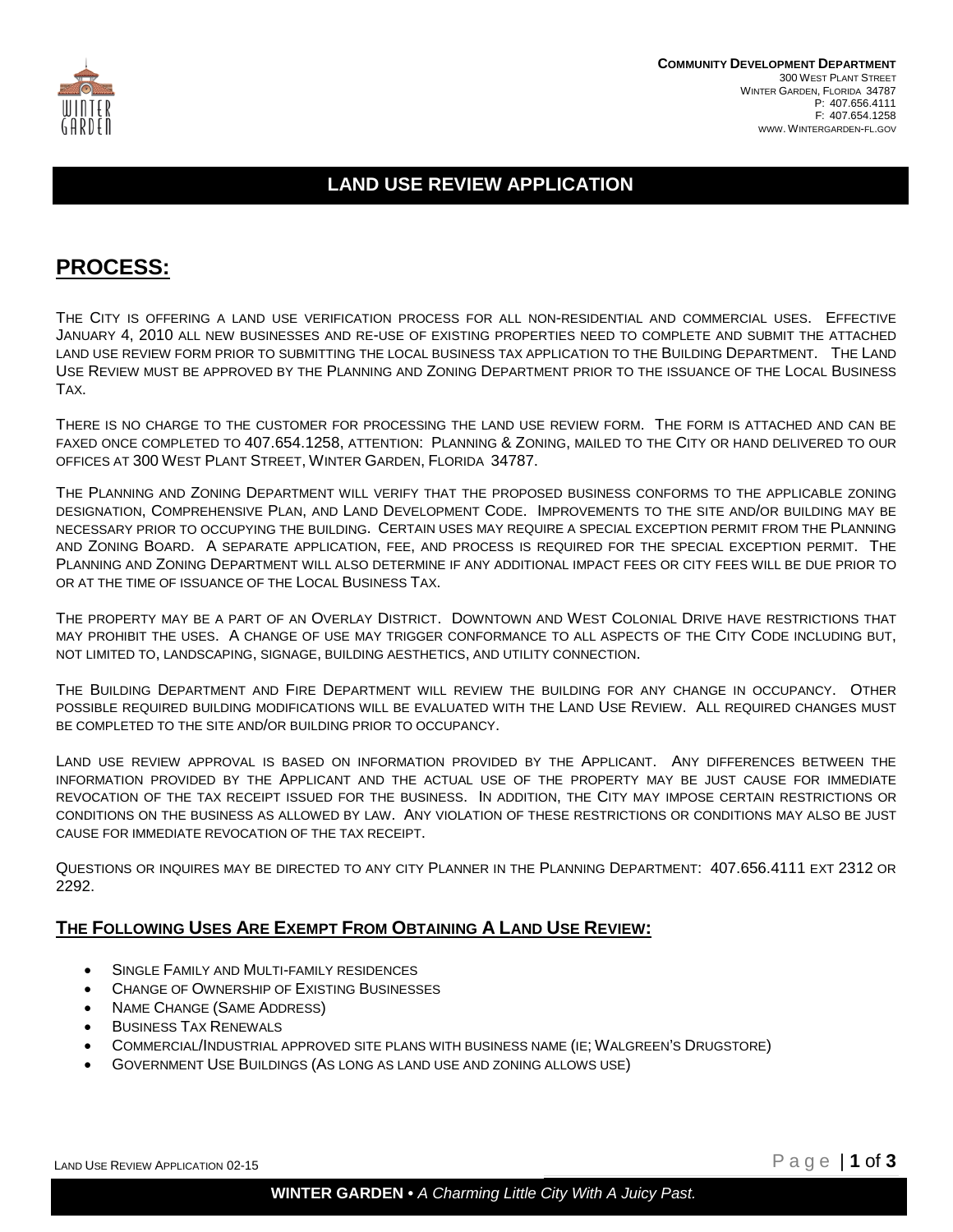

## **LAND USE REVIEW APPLICATION**

THIS REVIEW IS USED IN CONJUNCTION WITH THE LOCAL BUSINESS TAX APPLICATION PRIOR TO RECEIVING YOUR LOCAL BUSINESS TAX, THIS FORM MUST BE COMPLETED BY THE APPLICANT AND APPROVED BY THE PLANNING AND ZONING DEPARTMENT. PLEASE PROVIDE THE COMPLETED FORM WITH YOUR LOCAL BUSINESS TAX APPLICATION. *(AN INCOMPLETE FORM WILL CAUSE A DELAY IN PROCESSING.)* 

| <b>APPLICANT / BUSINESS INFORMATION:</b>                                                        |                                                                                            |                                  |            |                         |
|-------------------------------------------------------------------------------------------------|--------------------------------------------------------------------------------------------|----------------------------------|------------|-------------------------|
| <b>NAME OF APPLICANT:</b>                                                                       |                                                                                            |                                  |            |                         |
| ADDRESS:                                                                                        |                                                                                            |                                  |            |                         |
| CITY:                                                                                           |                                                                                            |                                  | ZIP:       |                         |
| <b>FACSIMILE:</b><br>TELEPHONE:                                                                 |                                                                                            | EMAIL:                           |            |                         |
| <b>NAME OF BUSINESS:</b>                                                                        |                                                                                            |                                  |            |                         |
| <b>BUSINESS ADDRESS (IF DIFFERENT FROM ABOVE):</b>                                              |                                                                                            |                                  |            |                         |
| CITY:                                                                                           | STATE:                                                                                     |                                  | ZIP:       |                         |
| PROPOSED LOCATION / PROPERTY OWNER INFORMATION:                                                 |                                                                                            |                                  |            |                         |
| <b>PROPOSED ADDRESS:</b>                                                                        |                                                                                            |                                  |            |                         |
| CITY:                                                                                           | <b>STATE:</b> STATE: <b>STATE: STATE: STATE: STATE: STATE: STATE: STATE:</b> $\frac{1}{2}$ |                                  | ZIP:       |                         |
| <b>PROPERTY OWNER NAME:</b>                                                                     |                                                                                            |                                  |            |                         |
| ADDRESS:                                                                                        |                                                                                            |                                  |            |                         |
| STATE:<br>CITY:                                                                                 |                                                                                            |                                  | ZIP.       |                         |
| <b>FACSIMILE:</b><br>TELEPHONE:                                                                 | <u> 1980 - Johann Barnett, fransk politiker (</u>                                          | EMAIL:                           |            |                         |
| <b>BUSINESS OPERATION INFORMATION:</b>                                                          |                                                                                            |                                  |            |                         |
| SQUARE FOOTAGE OF OCCUPIED SPACE (UNIT):                                                        |                                                                                            |                                  |            |                         |
| HOW MANY PARKING SPACES ARE PROVIDED ON SITE?                                                   |                                                                                            |                                  |            |                         |
| HOW MANY CUSTOMERS DO YOU ANTICIPATE VISITING YOUR LOCATION EACH DAY?                           |                                                                                            |                                  |            |                         |
| WILL YOU BE SELLING/DISPLAYING/STORING ANY GOODS OR MERCHANDISE OUTSIDE?                        |                                                                                            |                                  |            | $\Box$ No<br>$\Box$ Yes |
| WILL YOU BE ALLOWING DOG-FRIENDLY DINING ON THE PROPERTY?                                       |                                                                                            |                                  | ∐ Yes      | I No                    |
| WILL THERE BE ANY INTERIOR OR EXTERIOR ALTERATION OF THE PROPERTY OR TENANT SPACE?              |                                                                                            |                                  | l I Yes    | $\Box$ No               |
| WILL ALCOHOLIC BEVERAGES BE SOLD OR ALLOWS CONSUMPTION ON THE PREMISES AS PART OF THE BUSINESS? |                                                                                            |                                  | $\Box$ Yes | $\Box$ No               |
| HOW MANY EMPLOYEES WILL YOU HAVE (INCL. YOU)?                                                   | WHERE WILL THEY PARK THEIR VEHICLE?                                                        |                                  |            |                         |
| IS YOUR BUSINESS A RESTAURANT?                                                                  | $\Box$ Yes $\Box$ No                                                                       | IF YES, PROVIDE NUMBER OF SEATS? |            |                         |
| DO YOU USE A TRUCK/TRAILER FOR YOUR BUSINESS?                                                   | $\Box$ Yes $\Box$ No                                                                       | IF YES, WHERE DO YOU STORE IT?   |            |                         |
| TYPE OF BUSINESS:                                                                               |                                                                                            |                                  |            |                         |
| BUSINESS DESCRIPTION (IN DETAIL EXPLAIN BUSINESS OPERATION):                                    |                                                                                            |                                  |            |                         |

#### $\overline{a}$ **SIGNATURE OF APPLICANT:**

 $\overline{a}$ 

, O WN ,R ENT/LEASE (CIRCLE ONE), THE PROPERTY LISTED ABOVE AND I,

WILL BE USING THIS LOCATION IN THE OPERATION OF THE ABOVE LISTED BUSINESS. I CERTIFY THAT THE INFORMATION CONTAINED HEREIN IS TRUE AND CORRECT TO THE BEST OF MY KNOWLEDGE AND BELIEF . IF ANYINFORMATION IS FOUND TO BE FALSE OR MISREPRESENTED, SUCH FACT MAY BE JUST CAUSE FOR IMMEDIATE REVOCATION OF ANY TAX RECEIPT ISSUED TO ME.

|                                                          |  | <b>APPLICANT'S SIGNATURE</b> |                    |  |
|----------------------------------------------------------|--|------------------------------|--------------------|--|
| WHO DID NOT TAKE AN OATH.<br><b>PERSONALLY KNOWN OR:</b> |  |                              | <b>Notary Seal</b> |  |
|                                                          |  | <b>SIGNATURE OF NOTARY</b>   |                    |  |
| <b>LAND USE REVIEW APPLICATION 02-15</b>                 |  |                              | Page   $2$ of $3$  |  |

**WINTER GARDEN •** *A Charming Little City With A Juicy Past.*